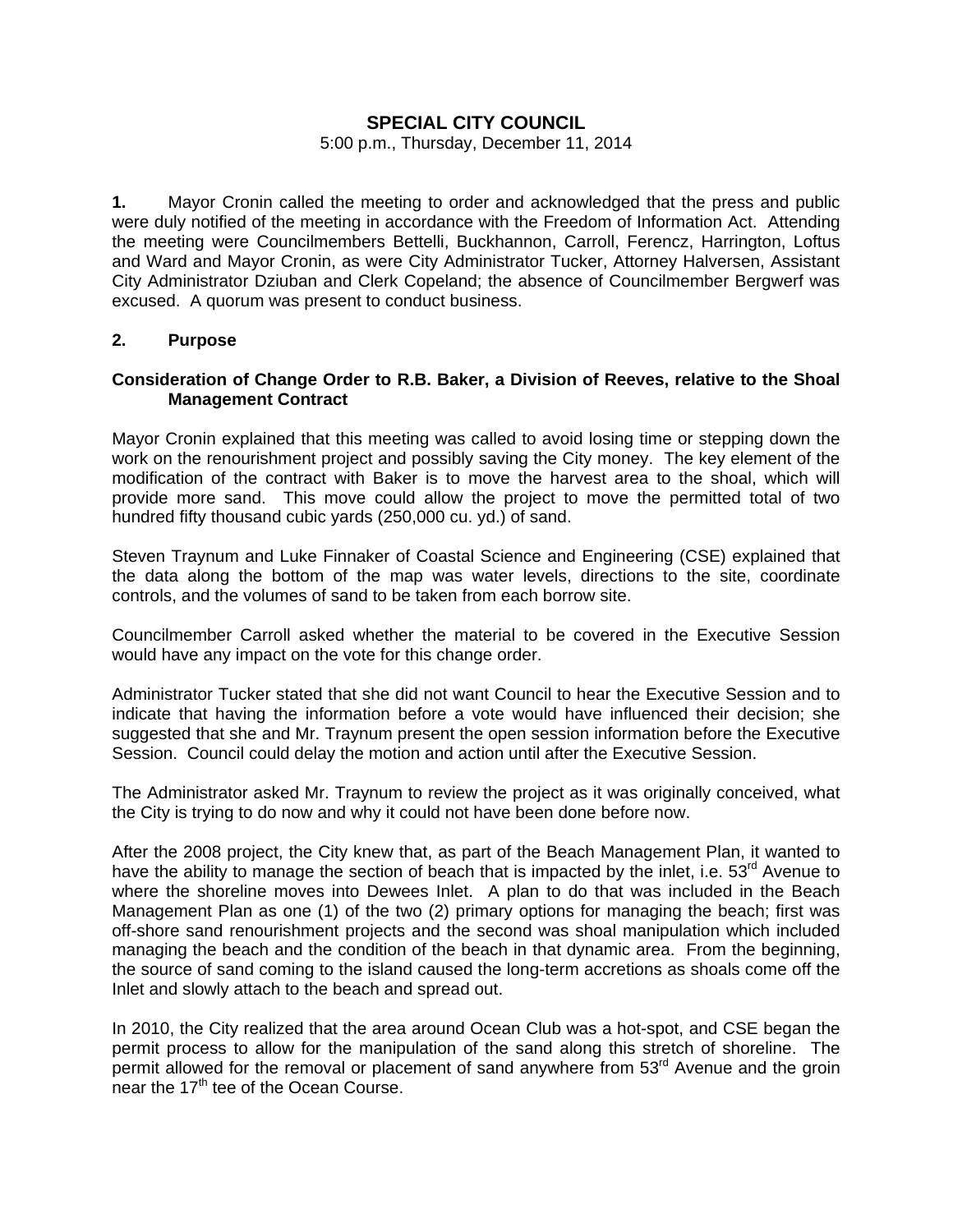Special City Council December 11, 2014 Page 2 of 6

Having studied the historical changes of the beach and found that the shoals come ashore at different locations, CSE was not able to say that one (1) area was always going to be the borrow area and another area was always going to need sand. The City and CSE wanted the flexibility on time and space to look at a situation and work with the shoals as they come ashore. The ideal situation would be to have enough sand everywhere so that as soon as a shoal started to attach to the beach; if there was an erosional area, contractors could get onto the shoal and take that sand to renourish the problem area – basically doing nature's work for it.

According to Mr. Traynum, the situation for this project was that the shoal was not, and has not, yet attached to the beach. When CSE started this project, the contractor indicated that he was not comfortable getting his equipment onto the shoal, so the City wanted to do the project as they had in 2012 that dealt with a smaller event, i.e. take sand from the beach to the erosional area at Ocean Club.

The difference between the 2012 project and this one are that the erosion at Ocean Club is more

severe, as is the erosion at Beachwood East and Dunescrest Lane and eventually down to Grand Pavilion. The erosional areas on the beach were worse than they were in 2012 and required a much larger project in order to restore the sand deficits in those areas. Mr. Traynum explained that the permit only allowed for work during the winter months, so there must be enough sand in front of those properties at the end of the winter to last throughout the summer.

The present configuration of the shoal is causing the erosion in the affected areas; the problem is not the lack of sand. The presence of the shoal has changed the wave problems leading to the erosion.

The 2012 project moved approximately ninety thousand (90,000) cubic yards of sand, and the sand did not last through the summer. Eventually, Ocean Club had to place sand bags because, between 2012 and 2013, there was no sand to borrow; the 2012 project allowed for sand to be taken from the back side of a shoal that had already attached.

In 2013, there was still no sand to borrow, but a shoal had formed that would eventually attach, but the timing was impossible to predict; based on the rate, the City and CSE anticipated a project in late 2014 when the shoal was expected to attach.

At present so much sand has built up on the shoal that it was just piling higher and higher on the shoal and making a bigger break-water; as the sand got higher, waves did not overtop it as much and slowed the attachment process. The shoal was attaching quickly until the sand started to build up behind it, slowing down the leading edge of the shoal. Due to the amount of sand building up on the shoal, the project could borrow from there; since the beginning of the project, the contractor has become confident that the equipment can safely get to and from the shoal.

Mr. Traynum explained that the reason for using the two (2) borrow sites was the need for a much larger project due to the two (2) erosional areas; CSE surveyed and calculated the amount of sand on the beach in areas similar to those borrowed from for the 2012 project. The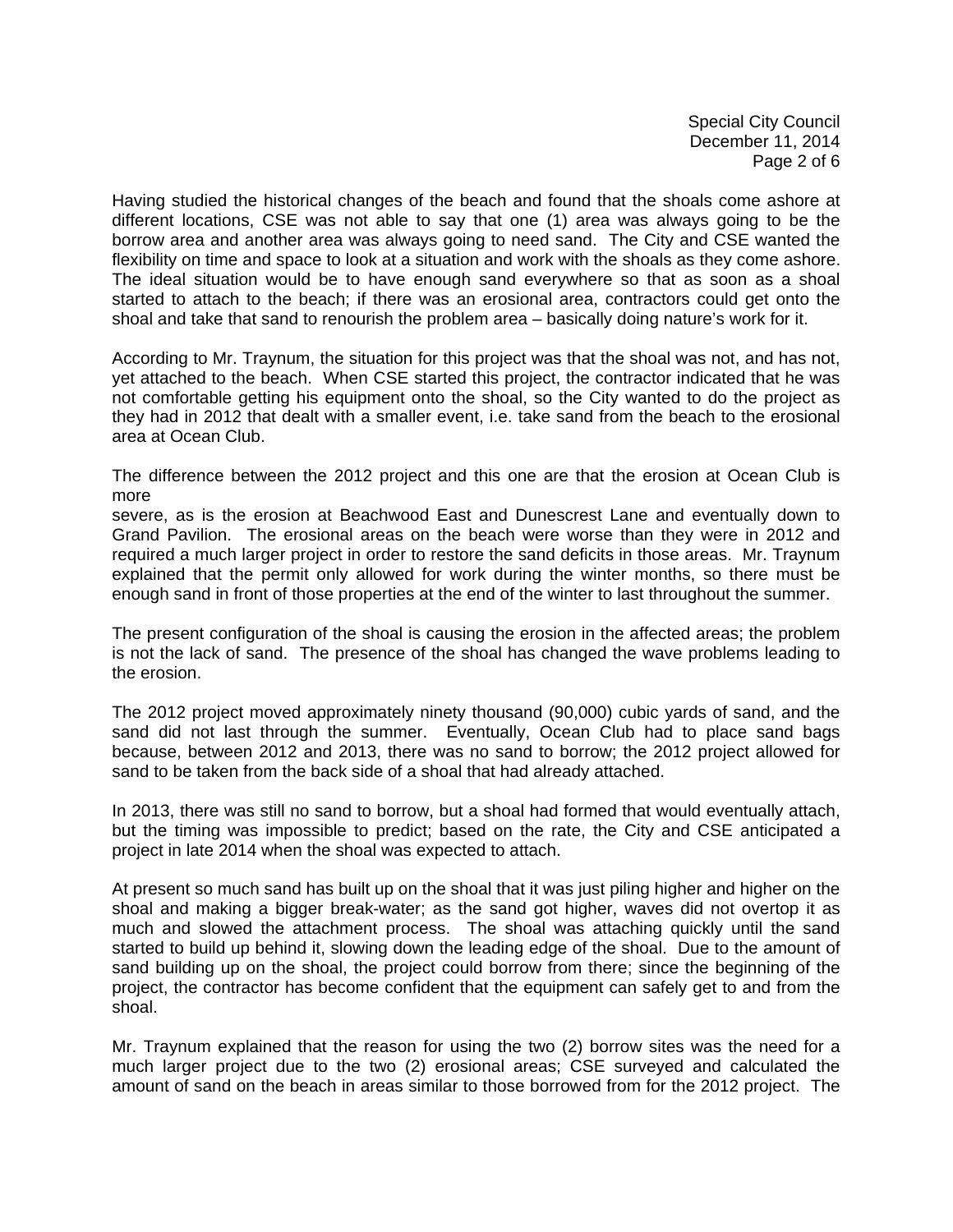areas of the beach to be used were near Property Owners Beach House, Beach Club Villas, Mariners Walk

and the condominiums; there was approximately eighty thousand (80,000) cubic yards of sand on the beach in September 2014 in those areas. This quantity was insufficient to restore the sand

> Special City Council December 11, 2014 Page 3 of 6

bags and the sand deficits at both locations; therefore, more sand had to be located. The permit allows the City to borrow sand from an area of the beach that is healthy and is expected to remain healthy; the beach from  $53<sup>rd</sup>$  to  $56<sup>th</sup>$  Avenues was deemed to match that criteria. Sand from this area was placed in the Beachwood East location with the knowledge that the sand would eventually migrate back down to the borrow site. Mr. Traynum reported that the available sand between  $53^{rd}$  and  $56^{th}$  Avenues has been harvested and placed at Beachwood East. Available sand remains nearer  $53<sup>rd</sup>$  Avenue, but the contractor has tried to minimize the removal of addi-tional sand from there.

The erosion problem exists because of the shoal off-shore changing the wave patterns. Modifying the contract for the contractor to harvest sand from the shoal would solve the sand deficit problem because the sand is being used to renourish the beach and reduce the breakwater effect of the shoal. The contract modification would give the contractor permission to go onto the shoal to harvest sand so that it will renourish the beach and reduce the erosion problem.

Mr. Traynum stated that the shoal has a lot of sand and he could not guarantee that anything done in excess of the two hundred fifty thousand (250,000) cubic yards would completely eliminate the erosion through the entire summer.

Mayor Cronin inquired if the contractor intended to build a bridge to the shoal; Mr. Traynum responded that, at low tide, there is a spit of the shoal that has nearly attached itself to the beach just off Mariners Walk. He continued that the contractor would link that spit at a similar elevation to the shoal, building a feature similar to the spit to the beach to get equipment to the shoal.

The Mayor asked if this pathway would affect the hours of operation; he thought the contractor was being limited.

Mr. Traynum agreed that the hours would change, but they were expecting a reduction since they have already harvested the sand that can be harvested at high tide. He expects the contractor to work four to five (4-5) hours a day.

The Mayor also noted that there is a difference in the cost per cubic yard they will need more equipment, have fewer hours to work and have a slightly longer haul distance.

Councilmember Carroll inquired about the distance to the shoal at low tide and was told the distance was about two hundred (200) feet. Additionally, the Councilmember asked how long the sand bridge would last as tides come in and go out.

Mr. Traynum explained that the shoal is trying to create a pond and trying to make that connection for it; by building that connection for the shoal, they would not be constructing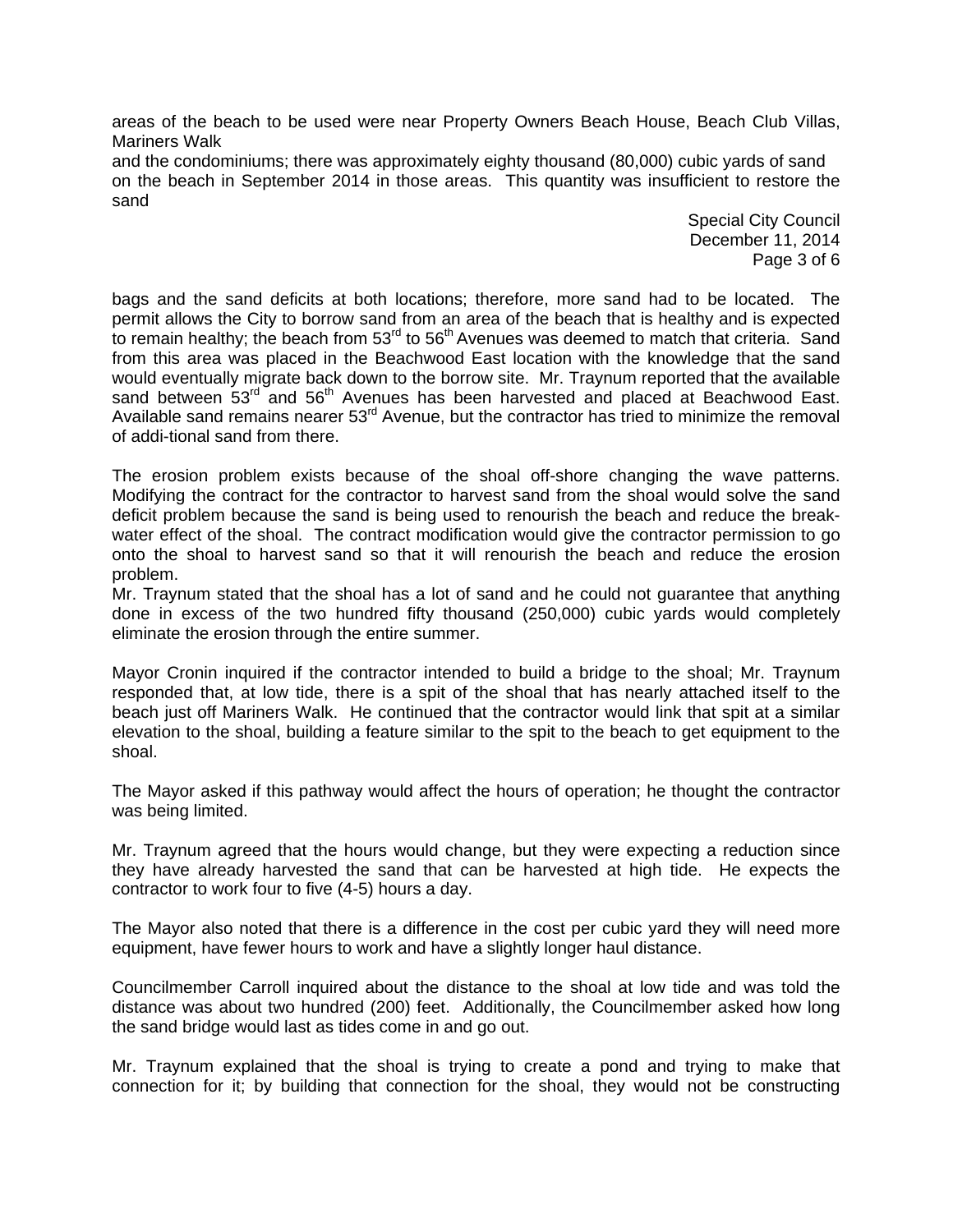something that the waves would contradict. He agreed that it would have to be maintained, but it would not disappear because there is not a channel running through it.

The bridge would be on the north end of the shoal. By taking sand from the shoal, the height would be lowered allowing the waves to push more sand on shore.

Mayor Cronin inquired whether this change order would mean that the contractor will work as long as necessary to get the additional one hundred twenty-five thousand (125,000) cubic yards. Mr.

> Special City Council December 11, 2014 Page 4 of 6

Traynhan was confident that the quantity of sand is available on the shoal, but, if for some reason that is not the case, the contractor will return for a small mobilization for early 2015. Mr. Traynum commented that the second mobilization was in the contract because CSE thought the contractor would have two (2) crews on the worksite.

Based on the way the project is holding up, Mr. Traynum stated that, until the project has been completed, he was not optimistic that it would be safe to say that the project can be left for a month without maintenance. That is another reason for taking sand from the shoal to reduce the erosion it is causing.

Councilmember Ward asked to review the costs for this project and where the funds came from to do the project.

Administrator Tucker referred to the project schedule and reported that the City contributed two hundred thousand dollars (\$200,000) toward the project in the FY15 budget. The private stakeholders that contributed were Lowe Wild Dune Investors, the Wild Dunes Community Association, each of the condos affected going down the beach from Ocean Club, and the individual homeowners at Beach Club, Beachwood East and Dunecrest that affront the beach. The funding breakdown was as follows:

| \$664,054 |
|-----------|
| 200,000   |
| 423.074   |
| 29        |
|           |

The City's contribution came from accommodations taxes; no property tax dollars were expended for the project.

Responding to Councilmember Ward, the Administrator noted that the remaining balance after this project has been completed would be fifty-two thousand one hundred fourteen dollars (\$52,114); the net effect of the change order, if approved, would be one hundred thirty-two thousand dollars (\$132,000). The original amount budgeted for the project was one million two hundred sixty-five thousand dollars (\$1,265,000).

Councilmember Ward noted that the project is under-budget.

Mayor Cronin asked whether the counters would continue to be needed, and the Administrator said that they would. According to the Administrator, truck counting is being handled by City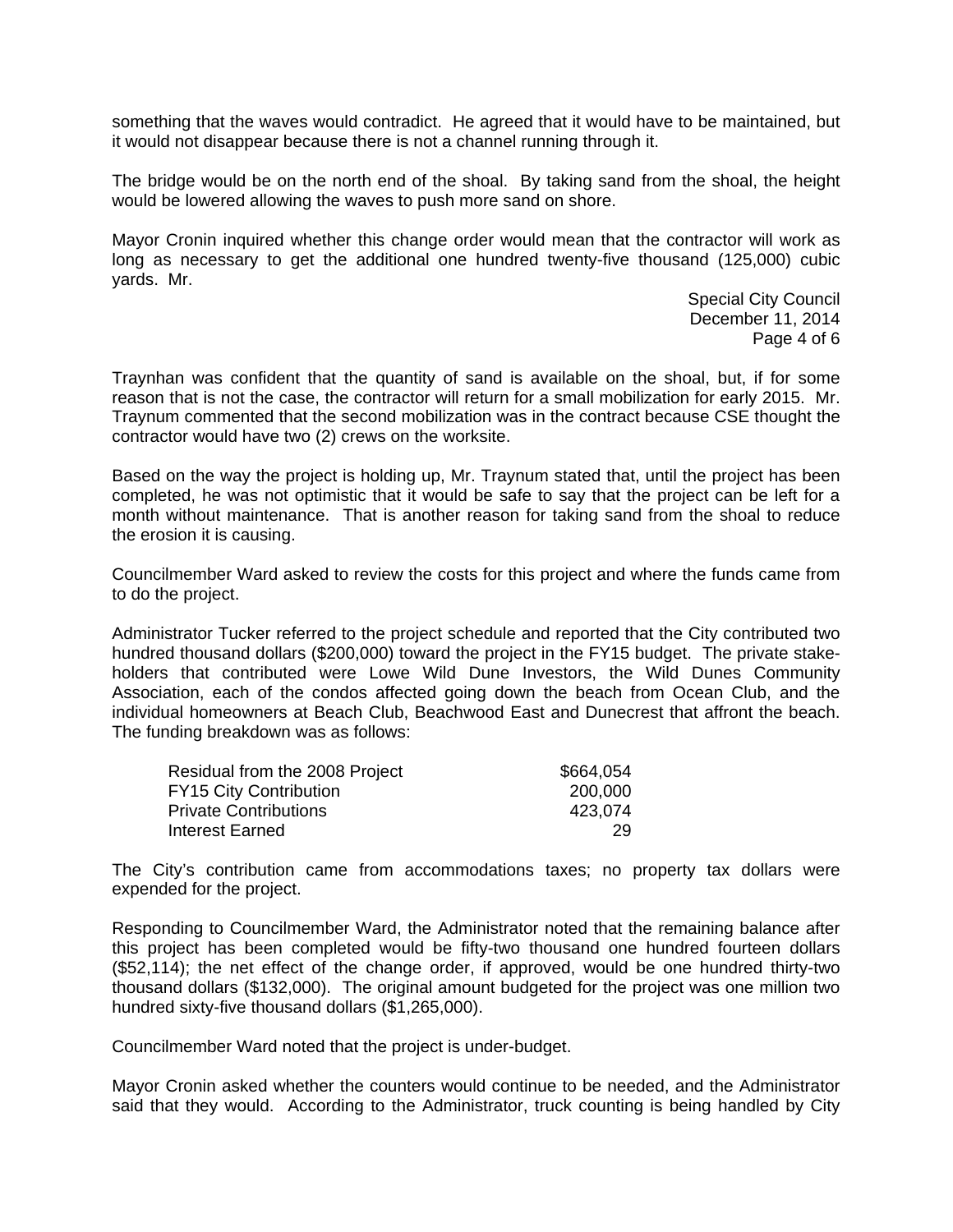employees, whose time is charged to the project. The City's counts are reconciled to the contractor's counts to verify the volume of sand moved.

Councilmember Ferencz inquired about why the City started the project before the shoal was close enough to use it. Mr. Traynum answered that the condition of the beach determined the start date; the beach could not wait much longer to get added quantities of sand.

Responding to Councilmember Ferencz, Mr. Traynum reported that approximately seventy (70) cubic feet of sand has been moved into the erosion area, but much more is needed.

> Special City Council December 11, 2014 Page 5 of 6

Councilmember Carroll said that he wanted the stakeholders to be present because he was concerned that the sand he saw on November  $29<sup>th</sup>$  had disappeared; he is concerned about how long the project will last. He commented that, when the City is out of money, it is out of money, and will have to go back to the stakeholders.

Mr. Traynum reported that Ocean Club anticipates quick erosion and has begun to get its emergency measures lined up in case that happens. He reiterated that the shoal is exacerbating the focused erosion so the plan is to get the shoal closer to shore and to push the sand off the shoal will help to reduce that effect.

Mayor Cronin stated that the island will always experience erosion; that has been the history of the island forever.

When Councilmember Loftus asked where the sand would be taken from the shoal, and he was told that the sand would be taken from the side closest to the ocean. Mr. Traynum stated that, when this project has been completed and has been able to get the full amount from the shoal, if there is still sand and money available, it would make sense to move more sand off the shoal.

Councilmember Buckhannon asked from where the sand would come to build the bridge, and Mr. Traynum said behind the shoal would be used for an initial build, but they will use sand from the shoal to maintain the bridge.

Councilmember Buckhannon asked what percentage of the sand moved has come from the area between  $53<sup>rd</sup>$  and  $56<sup>th</sup>$  Avenues; having not recorded the amount moved in the last two (2) days, he speculated that the amount is approximately thirty thousand (30,000) cubic yards, but is probably thirty-five to thirty-six thousand (35,000-36,000) cubic yards now.

Councilmember Ferencz asked why the bridge was not constructed when the project began; Mr. Traynum stated that the contractor did not want to do it in the beginning due to concerns about the equipment; he noted that, since the project started, the size and elevation of the shoal have increased.

Councilmember Carroll asked how the bridge would affect the beach to the south; Mr. Traynum answered that the bridge would affect the beach below shoal; the bridge cannot be compared to a groin because a groin traps sand that is moving along the shore.